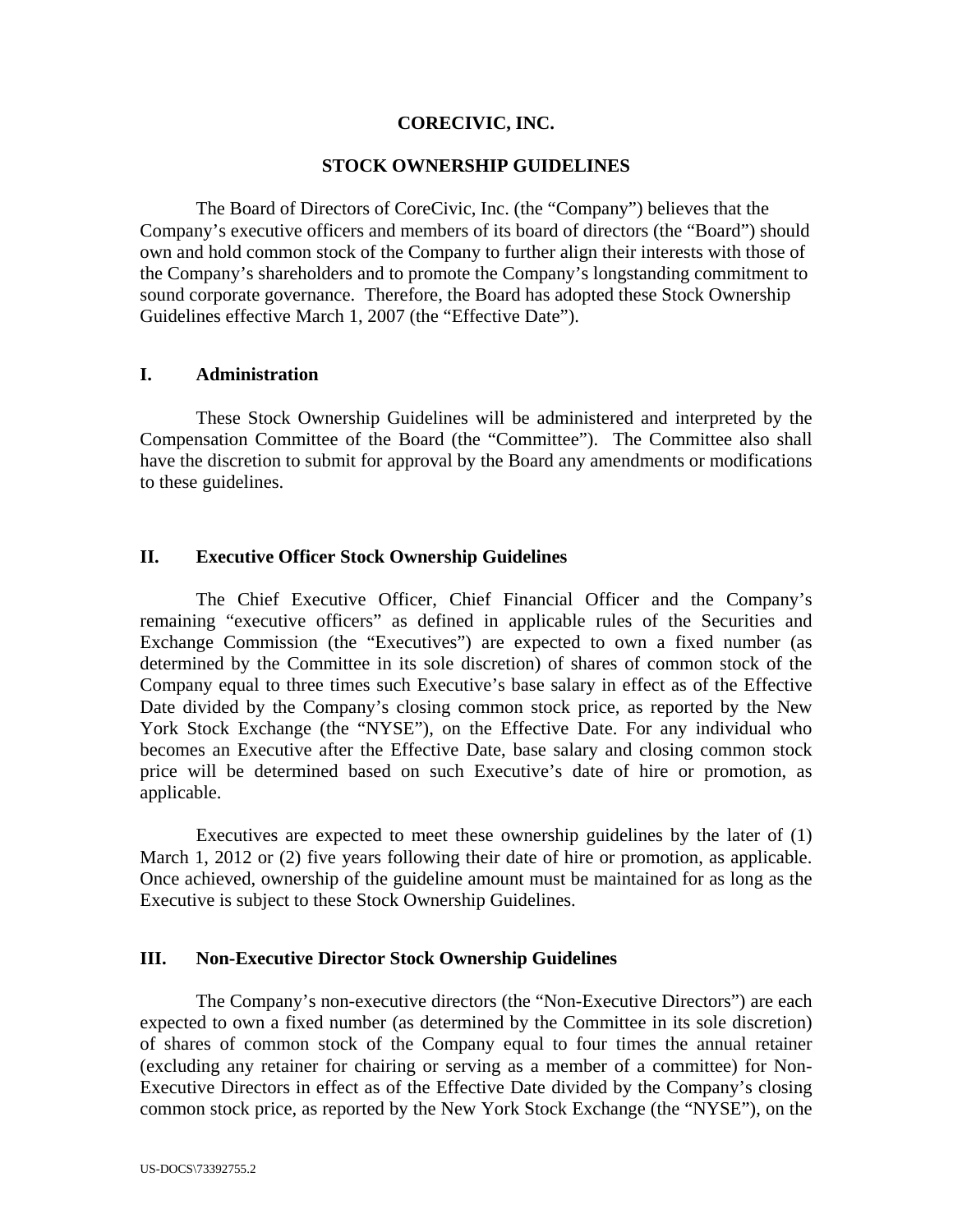Effective Date. For any individual who becomes a Non-Executive Director after the Effective Date, annual retainer and closing common stock price will be determined based on the date of such Non-Executive Director's initial election to the Board.

Non-Executive Directors are expected to meet these ownership guidelines by the later of (1) March 1, 2012 or (2) five years following their initial election to the Board. Once achieved, ownership of the guideline amount must be maintained for as long as the Non-Executive Director is subject to these Stock Ownership Guidelines.

## **IV. Compliance with Ownership Guidelines**

The following may be used in determining share ownership:

- Shares of common stock owned outright by the Executive Officer or Non-Executive Director and his or her immediate family members who share the same household, whether held individually or jointly;
- Shares of Restricted Stock or Restricted Stock Units where the restrictions have lapsed;
- Shares acquired upon stock option exercise;
- Shares purchased in the open market; and
- Shares held in trust (Due to the complexities of trust accounts, requests to include shares held in trust must be submitted in writing to the Chair of the Committee. The Committee will review the request and will make the final decision).

There may be instances where these Stock Ownership Guidelines would place a severe hardship on the Executive Officer or Non-Executive Director or prevent such Executive Officer or Non-Executive Director from complying with a court order, such as in the case of a divorce settlement. It is expected that these instances will be rare. In these instances, the executive must submit a request in writing to the Chair of the Committee that summarizes the circumstances and describes the extent to which an exemption from these Stock Ownership Guidelines is being requested. The Committee will review the request and will make the final decision. If the request is granted in whole or in part, the Committee will in consultation with the Executive Officer or Non-Executive Director, as applicable, develop an alternative stock ownership plan that reflects both the intention of these Stock Ownership Guidelines and the individual circumstances at issue.

Each Executive Officer and Non-Executive Director will be notified each year where they stand with regard to these Stock Ownership Guidelines.